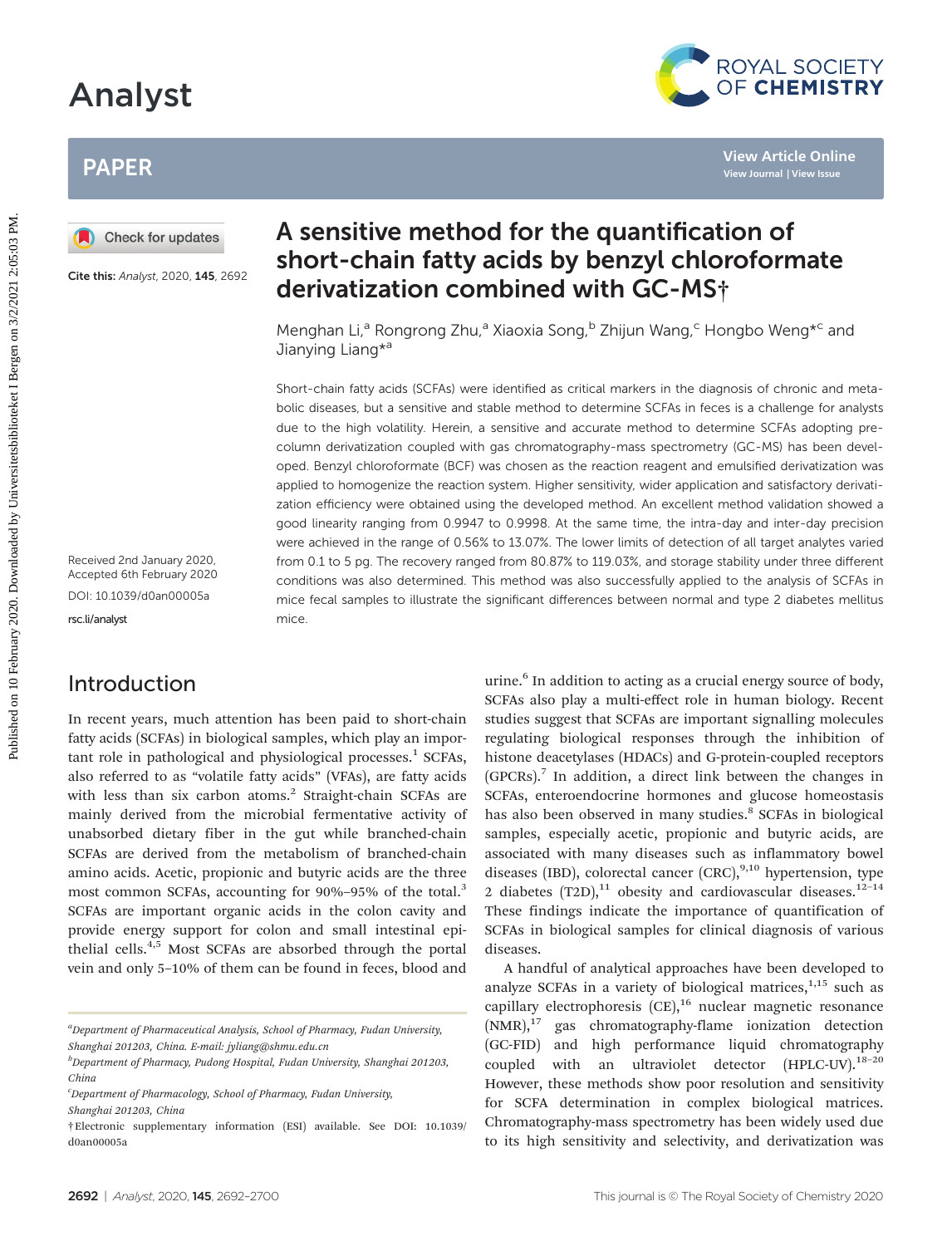performed to improve its chromatographic behavior.<sup>15,21,22</sup> Compared with liquid chromatography-tandem mass spectrometry (LC-MS/MS), gas chromatography-mass spectrometry (GC-MS) equipped with a complete database can provide easy access to metabolite identification.

Different chemical derivatization reagents such as pentafluorobenzyl bromide (PFBBr), $^{23}$  trimethylsilyl (TMS), chloroformate etc, have been recently used.<sup>15,30</sup> Nevertheless, PFBBr derivatization is time-consuming and may cause the evaporation of volatile derivatives. $24,25$  Besides, TMS derivatization must be performed under anhydrous conditions, which is not convenient for the processing of biological samples. Propyl chloroformate or isobutyl chloroformate is more widely used for the derivatization of SCFAs due to its advantages of shorter reaction time and aqueous reaction system.<sup>26,27</sup> However, potential loss of SCFAs may also occur due to the strong volatility of derivatives. In addition, these methods are not able to quantify formic acid which overlaps with the solvent, and since acetic acid is near the injection peak, the peak is poorly resolved. The high toxicity of the derivatization reagent is also a drawback.

Herein a fast and accurate chemical derivatization-GC-MS method is presented which can reliably evaluate SCFAs in fecal samples. This method uses benzyl chloroformate (BCF) and benzyl alcohol for chemical derivatization under mild reaction conditions and quantitatively converts SCFAs to their benzyl ester derivatives. Since BCF and benzyl alcohol are insoluble in aqueous solution, DMSO was selected as the emulsifier to homogenize the reaction system. It suggests that this new derivatization method greatly improves the sensitivity and accuracy of quantification and can be used to quantify formic acid. Furthermore, this method uses low-toxic reagents for derivatization which can reduce the risk of occupational exposure. Also, this method was applied to quantify SCFAs in biological samples to demonstrate the utility of our procedure.

## Materials and methods

## Chemicals and reagents

Formic acid, acetic acid, propionic acid, butyric acid, isobutyric acid, 2-methylbutyric acid, valeric acid, isovaleric acid, 2-methylvaleric acid and 3-methylvaleric acid were purchased from Aladdin (Shanghai, China). Hexanoic acid, 2-methylhexanoic acid, heptanoic acid, benzyl alcohol (BnOH), pyridine (Py) and benzyl acetate were purchased from Sigma-Aldrich (St Louis, MO, USA). Benzyl chloroformate (BCF), benzyl butyrate, sodium hydroxide, acetone, dimethyl sulfoxide (DMSO), HPLC grade acetonitrile (ACN), cyclohexane and hexane were purchased from Sinopharm Chemical Reagent Co., Ltd (Shanghai, China). Ultrapure water was prepared by the Milli-Q system (Millipore, Billerica, MA).

## Mice fecal sample

Four week male C57BL/6 mice were purchased from the Shanghai Laboratory Animal Center (SPF II Certificate) and

kept under controlled light and temperature conditions. The type 2 diabetes mellitus (T2DM) mice models were induced according to a previous study.<sup>28</sup> After adapting to the environment for one week, all the mice were randomly divided into three groups: a normal group  $(n = 8)$ , a diabetic model group  $(n = 8)$  and a control group  $(n = 8)$ . The normal group mice were fed a standard diet, and the diabetic model and control group mice were given a high fat diet (D12492). After being given the high-fat diet for four weeks, the diabetic model and control group mice were fasted for 12 h and then given intraperitoneal injections with STZ  $(35 \text{ mg kg}^{-1})$  for three successive days. Mice with fasting blood glucose levels higher than 16.7 mmol  $L^{-1}$  were chosen for experiments. The control mice were intragastrically administered with gefitinib (20 mg  $\text{kg}^{-1}$ ) every other day. The fresh fecal samples were collected after the mice were fed for 16 weeks. In order to reduce the volatilization and degradation of SCFAs in the fecal samples, freshly excreted feces were collected immediately in sealed plastic tubes and stored at −80 °C until analyzed. All animal procedures were performed in accordance with the Guidelines for Care and Use of Laboratory Animals of Fudan University and approved by the Animal Ethics Committee of School of Pharmacy, Fudan University. Analyst Weaker<br>
Purelet in consequence in consequence in consequence in consequence in the consequence in the consequence in the consequence in the consequence in the consequence in the consequence in the consequence in t

#### Preparation of standard solutions, calibration and quality control (QC) samples

A mixture of standard stock solution containing formic acid (0.2 mg mL<sup>-1</sup>), acetic acid (4 mg mL<sup>-1</sup>), propionic acid (2 mg mL<sup>-1</sup>), isobutyric acid (0.2 mg mL<sup>-1</sup>), butyric acid (2 mg mL−<sup>1</sup> ), 2-methylbutyric acid (0.2 mg mL−<sup>1</sup> ), isovaleric acid (0.2 mg mL<sup>-1</sup>), valeric acid (0.2 mg mL<sup>-1</sup>), 2-methylvaleric acid (0.02 mg mL<sup>-1</sup>), 3-methylvaleric acid (0.02 mg mL<sup>-1</sup>), hexanoic acid (0.02 mg mL<sup>-1</sup>) and heptanoic acid (0.06 mg mL<sup>-1</sup>) was prepared by dissolving the above-mentioned analytical standards in 0.2 M aqueous NaOH. The mixed standard working solutions were prepared weekly by serial dilution with 0.2 M aqueous NaOH. A stock solution of 2-methylhexanoic acid  $(0.1 \text{ mg} \text{ mL}^{-1})$  was also prepared with 0.2 M aqueous NaOH and used as an internal standard (IS). Quality control (QC) samples were prepared from biological samples spiked with 100 µL mixed standard solutions at high, medium, and low concentrations and a lower limit of quantitation. All the standard stock solutions were stored at −20 °C, while all the working solutions were stored at 4 °C.

## Sample preparation and derivatization

A 200 µL aliquot of ice-cold IS stock solution was added to 50 mg fecal sample and the sample was homogenized at 70 Hz for 2 min. The sample was then centrifuged at 4000 rpm for 5 min and 100 µL of supernatant was transferred into a plastic tube. The extraction procedure was then repeated by adding 100 µL of ice-cold IS stock solution to the sample. Another 100 µL of supernatant was transferred into the tube with the first extraction. The resultant mixture was briefly vortexed and stored for derivatization. Then 200 μL of a BnOH–Py solvent mixture  $(3:2, v/v)$  and 100  $\mu$ L of DMSO were subsequently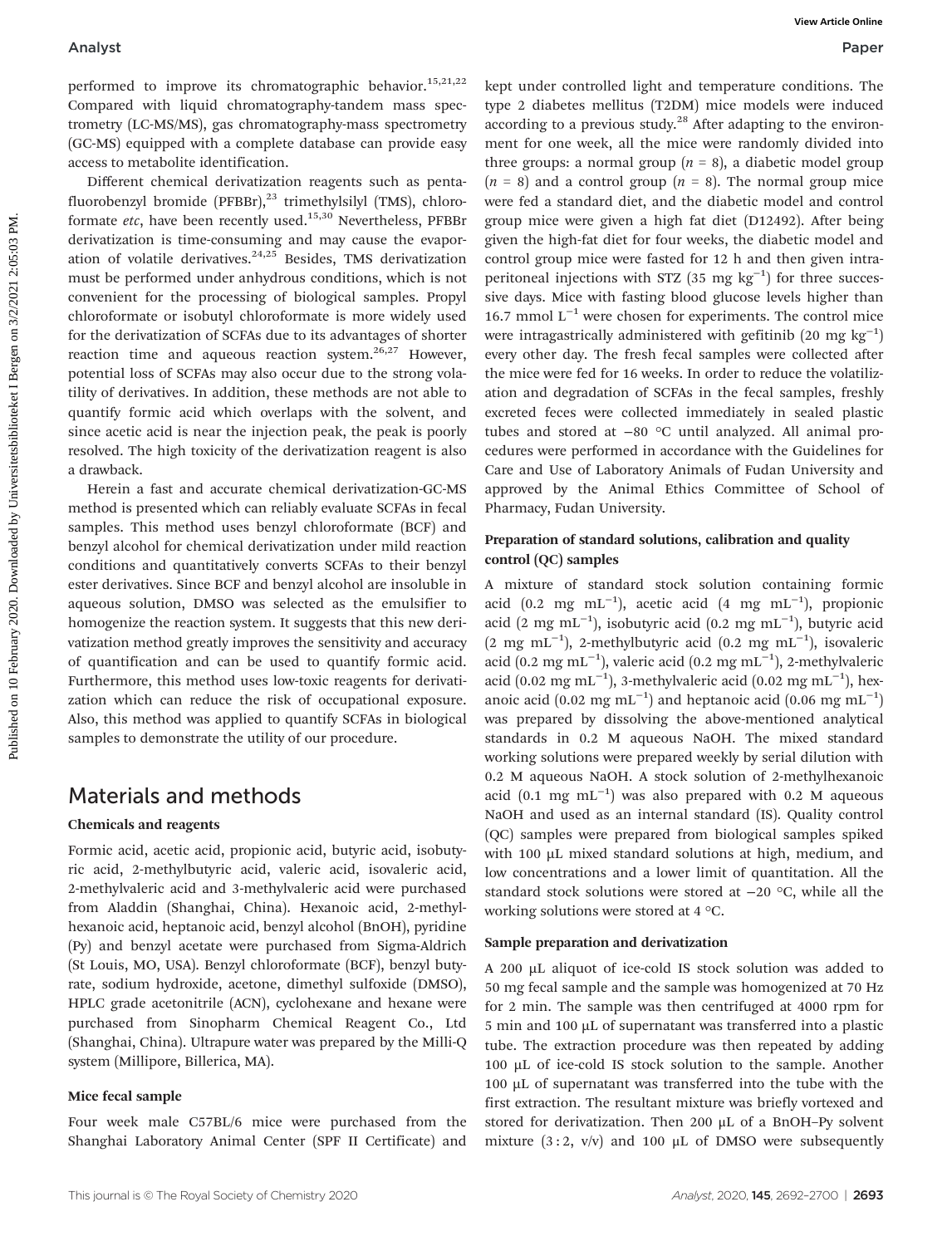added into the plastic tube and vortexed for 5 s. Then 100 μL BCF was added slowly and the cap was kept open for 1 min to release the generated gas. The cap was then closed and the mixture was vortexed for 3 min. After derivatization, 200 μL cyclohexane was added to the reaction mixture and the sample was vortexed for 1 min followed by centrifugation at 4000 rpm for 5 min. Subsequently, 100 μL derivative extract (upper cyclohexane layer) was transferred to a glass insert and 1 μL of this sample was injected into the GC-MS instrument for analysis.

#### GC-MS analysis

The derivatized samples were analyzed using an Agilent 7890B gas chromatography system coupled with an Agilent 5977A quadrupole mass spectrometric detector (Agilent Technologies, Santa Clara, CA). Derivatives were separated using a DB-5 MS UI capillary column (30 m  $\times$  0.25 mm id, 0.25 μm). One microliter of derivative was injected in split mode in the ratio of 20 : 1, and helium was used as a carrier gas at a flow rate of 1.2 mL min−<sup>1</sup> . The temperatures of the front inlet, transfer line and ion source were set to 250, 280, and 230 °C, respectively. The initial column temperature was held at 70 °C for 3 min, ramped to 200 °C at a rate of 10 °C min−<sup>1</sup> and was finally increased to 290 °C at a rate of 35 °C min−<sup>1</sup> and held at this temperature for 7 min. A single run took 25.5 min and the solvent delay time was set to 6.7 min. The electron energy was −70 eV and the gain factor was set to 2.0. During qualitative analysis, the mass spectral data were collected under a full-scan mode  $(m/z 30-600)$ , while selected ion monitor (SIM) mode was applied for quantitative analysis. The data were processed using Agilent MassHunter Qualitative Analysis (version B.06.00) and Agilent MassHunter Quantitative Analysis (version B.06.00) software. **Paper**<br> **Examples the mail version on 2021 Examples the mail version on 2021 Examples the mail version of the mail version of the mail version of the mail version of the mail version of the mail version of the mail v** 

#### Method validation

In order to ensure the reliability of the quantitative study, method validation was performed in terms of the linearity range, precision, recovery, derivatization reaction yield and stability. The linearity was determined from the calibration curves constructed from mixed standard working solutions at six concentration levels. Each concentration was prepared and determined in triplicate. The regression analysis of Aa/Ai (Aa: peak areas of derivatized analytes; Ai: the peak area of derivatized IS) was carried out to determine the linearity of the calibration curves. The LOD was determined as the lowest amount of analytes injected with an S/N ratio >3 and the LLOQ was determined as the amount which yielded at least 10 times the S/N ratio. To determine whether the fecal sample matrices would interfere with the SCFA quantitation, the matrix effect (ME) was evaluated as described below: ME =  $[(A - B)/C] \times$ 100%, where A is the area of the analytes in the post extraction spiked sample,  $B$  is the area of the analytes in the blank matrix sample, and  $C$  is the area of the analytes in a 0.2 M NaOH solution.

The intra-day precision was determined by analyzing the four concentration levels of the QC samples within a day and each concentration was determined five times. The inter-day

precision was confirmed by analyzing the QC samples for three days. The recoveries were assessed for the QC samples and calculated according to the concentration ratio of the measured to the spiked analytes. Recovery  $(\% ) = [(A - B)/C] \times$ 100%, where A is the measured concentration of the analytes in the spiked samples,  $B$  is the measured concentration of the analytes in the unspiked samples, and C is the theoretical concentrations of the analytes in the spiked samples.

Stability studies for the standard working solutions at two different concentrations were performed under three different storage conditions, *i.e.*, freeze/thaw cycles three times,  $4 °C$  for 24 h, and −80 °C for a week.

Herein, formic acid, acetic acid, propionic acid, butyric acid, hexanoic acid, isobutyric acid and isovaleric acid were used as the representative analytes, and the derivatization reaction yield was assessed according to the published method. $^{26}$ Briefly, the standard working solutions at high and low concentrations were processed using the developed method, while the blank water sample was processed in parallel until the derivative extraction step. Instead of pure cyclohexane, cyclohexane dissolved with esters was used for the blank sample. Moles of benzyl esters and analytes in the standard mixtures were equal, and the peak areas of the added benzyl esters could be used as a benchmark.

## Results and discussion

#### Benzyl chloroformate derivatization

The SCFAs containing easily-derivatized carboxylic acid functional groups can be converted into benzyl ester using BCF. The carboxylic group first attacks BCF and the SCFA-BCF intermediate (I) is subsequently attacked by BnOH, generating a second intermediate (II), which undergoes further rearrangements to form the corresponding benzyl ester (Fig. 1). Compared to methyl-, propyl-, and isobutylchloroformate, $26,27,29$  the use of BCF results in less volatile derivatives while introducing a structurally stable benzyl group into the derivative, which greatly improves the accuracy and sensitivity of the developed method. In addition, the derivatives of formic and acetic acids were successfully separated from the solvent peaks by introducing a benzyl group. However, the low solubility of BCF in water can lead to phase



Fig. 1 Chemical derivatization reactions of SCFAs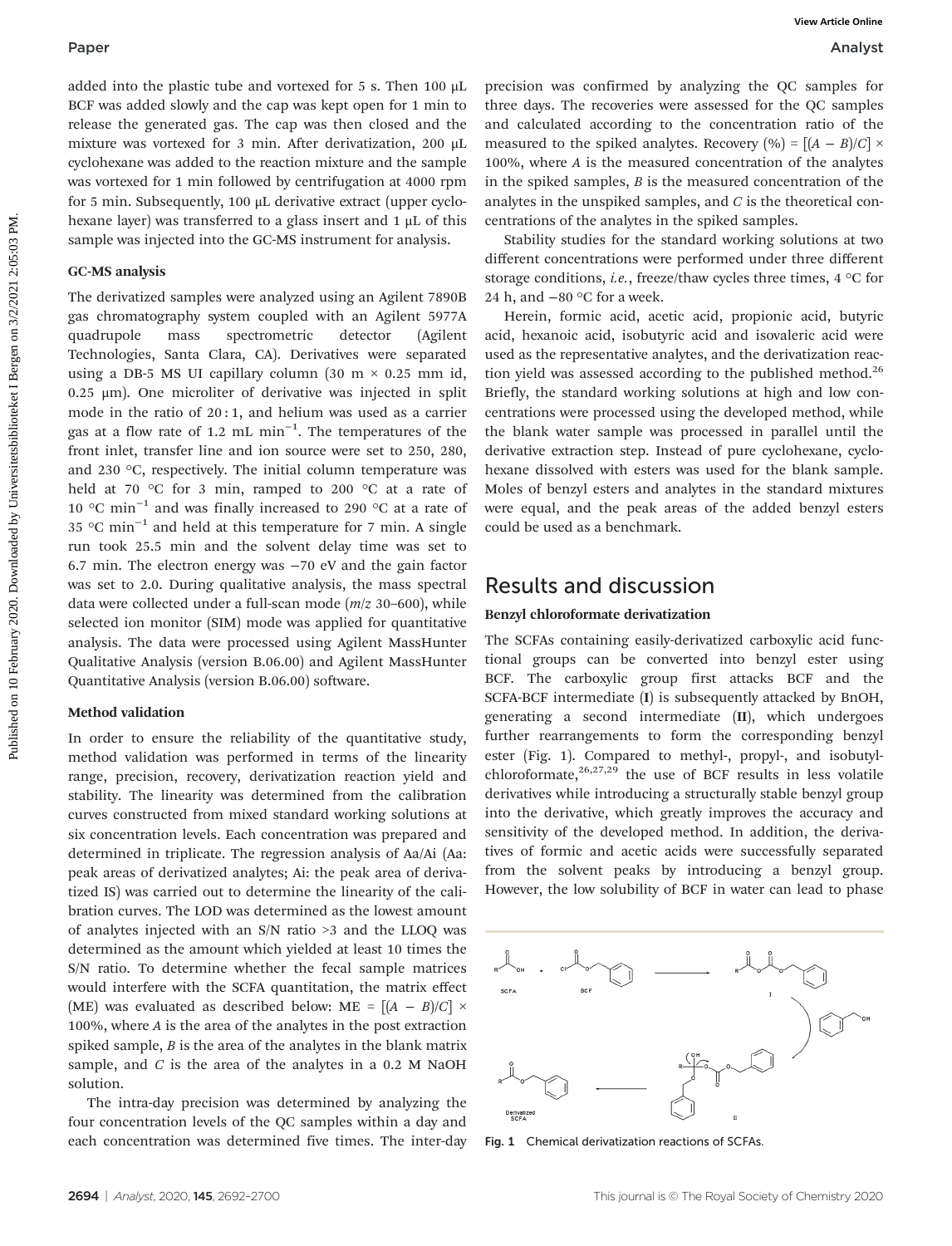separation and the failure of derivatization reaction. In order to deal with this problem, DMSO was chosen as the emulsifier to homogenize the reaction system so that the derivatization can be completed smoothly.

Then the derivatized products were first analyzed in full scan mode by GC-MS, and MassHunter Qualitative Analysis software (version B.06.00) was used to perform product identification of raw data. The derivatized products are all separable and the mass spectrum of each compound is consistent with the expected product (ESI, Fig. 1†). Fig. 2A shows a typical SIM chromatogram of the derivatized products, and the selected ions monitored are listed in Table 1.



Fig. 2 Typical GC-MS SIM chromatograms of (A) a standard mixture and (B) a mice fecal sample. (1) Formic acid, (2) acetic acid, (3) propionic acid, (4) isobutyric acid, (5) butyric acid, (6) 2-methylbutyric acid, (7) isovaleric acid, (8) valeric acid, (9) 2-methylvaleric acid, (10) 3-methylvaleric acid, (11) hexanoic acid, (12) 2-methylhexanoic acid (IS), and (13) heptanoic acid.

|  |  |  |  |  | Table 1 Selected ions for the derivatized compounds |
|--|--|--|--|--|-----------------------------------------------------|
|--|--|--|--|--|-----------------------------------------------------|

| $RT$ (min) | $m/z^*$                    |  |
|------------|----------------------------|--|
| 7.09       | 91, $136^a$                |  |
| 8.48       | $108, 150^{\rm a}$         |  |
| 9.90       | 91, $164^a$                |  |
| 10.47      | $91^a$ , 178               |  |
| 11.15      | 108, 178 <sup>a</sup>      |  |
| 11.71      | 91, 108, 192 <sup>a</sup>  |  |
| 11.80      | 91 <sup>a</sup> , 108, 192 |  |
| 12.46      | 91, 108 <sup>a</sup> , 192 |  |
| 12.80      | 91, $164^a$                |  |
| 13.17      | 65, 91 <sup>a</sup> , 115  |  |
| 13.71      | 99, 108 <sup>a</sup> , 206 |  |
| 14.00      | $91^a$ , 113               |  |
| 14.88      | $91^a$ , 113               |  |
|            |                            |  |

\*Qualitative ions. <sup>a</sup> Quantitative ions.

#### Optimization of derivatization and extraction

In order to obtain an ideal method based on the reaction of BCF derivatization, the optimization of derivatization and extraction conditions was performed using acetic acid as the representative compound in four different respects: (1) the concentration of aqueous NaOH, (2) the type and volume of emulsifiers, (3) the procedures of derivatization and (4) the type of extraction solvent. The reproducibility was ensured by triplicate measurements under each condition.

The efficiency of derivatization would be affected by the pH of the system according to the previous studies.<sup>30</sup> Fig. 3A indicates that the best derivatization efficiency can be obtained with 0.2 M aqueous NaOH. The volume and ratio of BnOH and Py were also tested, and 200 μL BnOH–Py solvent mixture (3 : 2, v/v) was selected for derivatization. Subsequently, the types and volumes of emulsifiers were compared (Fig. 3B). As indicated by the plots, DMSO provides the best derivatization efficiency compared with acetone and acetonitrile, and 100 µL DMSO is considered to be the optimal condition. Based on the above results, an investigation of the reaction conditions and reaction time was performed. As shown in Fig. 3C, higher derivatization efficiency would be obtained by vortex compared to ultrasound, and the peak area of benzyl acetate plateaued when vortex time ranged from 3 to 10 min. For operational convenience, vortex for 3 min was considered to be the optimal reaction time. The type of extraction solvent was also optimized and cyclohexane was selected. In comparison with hexane used in other reports,<sup>26</sup> cyclohexane shows a higher extraction efficiency, providing a lower volatility and ensuring accuracy and precision of the analytical method.

#### Method validation

Linearity, limit of detection and lower limit of quantitation. Table 2 lists the calibration curves for all the SCFAs, based on the measurement of the standard working solutions. As is shown, the linear regression  $(R^2)$  indicates a linear relationship between the MS response and the concentration of standards, ranging from 0.9947 to 0.9998. The LODs of each of the compounds measured in standard working solutions are also included in Table 2. As is shown, the LODs of these targeted SCFAs vary from 0.1 to 5 pg and the LLOQs from 0.1 to 10 pg. The sensitivity of the method reported herein is higher than those in previous reports using GC/MS.<sup>26,31,32</sup> The ME values calculated with peak areas are in the range of 93–105%, indicating that the quantitative determination of SCFAs in the fecal samples is not affected by the sample matrix. The ME results of compounds are listed in Table 3.

Precision and accuracy. The recovery and precision of this method were determined from the extraction of the spiked fecal samples and the corresponding percentage mean values are given in Table 3. Recoveries ranged from 80.88% to 119.03%, which are higher than those in the previous report using GC-MS with chloroformate derivatization.<sup>27</sup> The intraand inter-day precision (RSDs) also showed satisfactory results, ranging from 0.56% to 13.07%.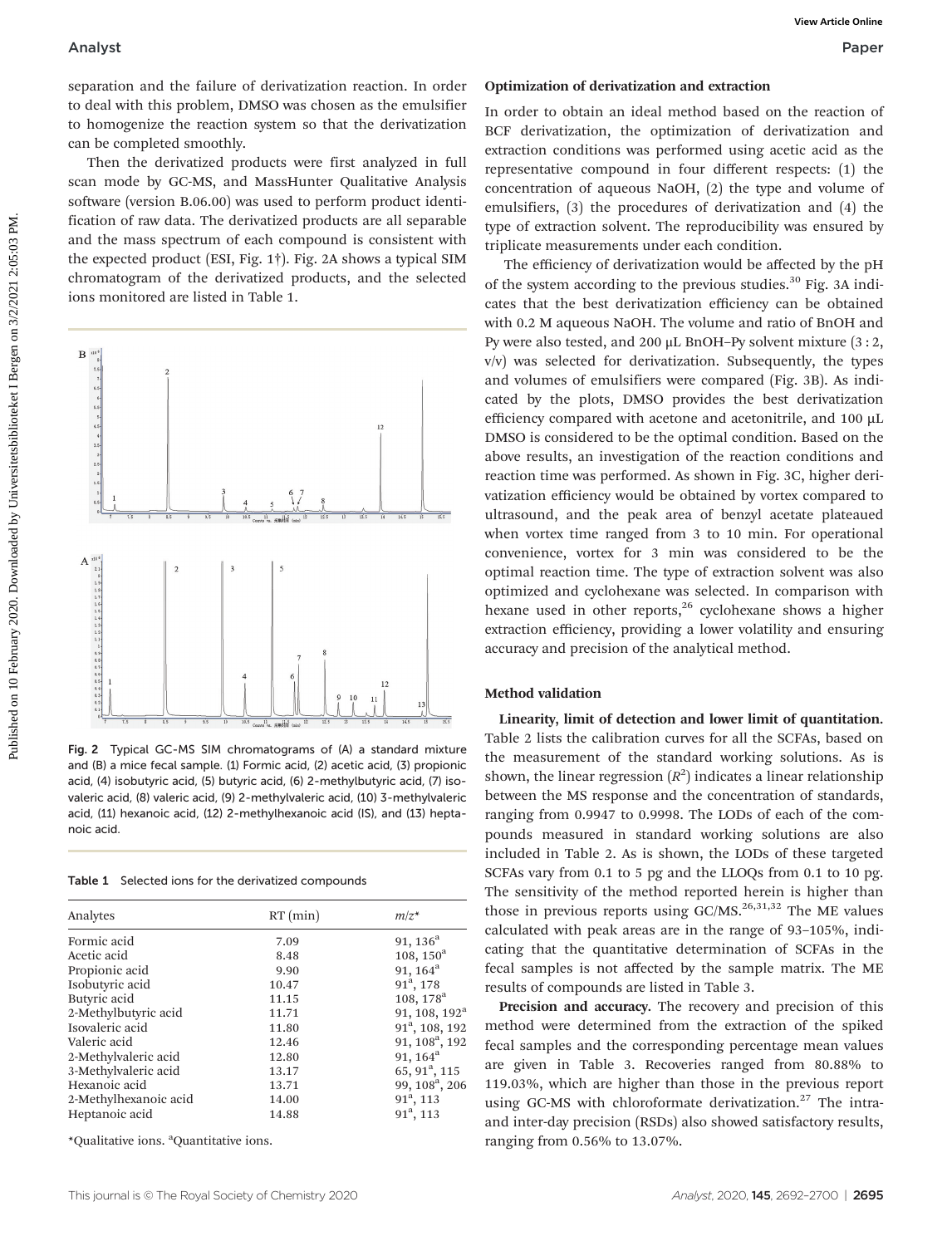



Table 2 Linearity data and LODs of 12 analytes determined with GC-MS ( $n = 3$ )

|                      |                                                |                                   |        | $\text{LOD}^b$ |              |  |
|----------------------|------------------------------------------------|-----------------------------------|--------|----------------|--------------|--|
| Analytes             | Calibration equation <sup><math>a</math></sup> | Linear range $(\mu g \, mL^{-1})$ | $R^2$  | pg on column   | Signal/noise |  |
| Formic acid          | $y = 0.5685x + 0.0003$                         | $1 - 100$                         | 0.9947 |                |              |  |
| Acetic acid          | $v = 0.2860x - 0.0156$                         | $20 - 2000$                       | 0.9990 |                |              |  |
| Propionic acid       | $v = 0.2780x - 0.0095$                         | $10 - 1000$                       | 0.9990 |                |              |  |
| Isobutyric acid      | $v = 1.6416x - 0.0001$                         | $0.5 - 100$                       | 0.9996 |                | 10           |  |
| Butyric acid         | $v = 0.2334x - 0.0056$                         | $10 - 1000$                       | 0.9991 |                |              |  |
| 2-Methylbutyric acid | $v = 0.1419x - 0.0001$                         | $0.3 - 100$                       | 0.9993 |                | 4            |  |
| Isovaleric acid      | $y = 1.4281x - 0.0011$                         | $0.5 - 100$                       | 0.9990 |                | 18           |  |
| Valeric acid         | $v = 1.0666x - 0.0034$                         | $1 - 100$                         | 0.9991 |                | 6            |  |
| 2-Methylvaleric acid | $v = 0.0764x - 0.0001$                         | $0.1 - 10$                        | 0.9998 | 2.5            | 6            |  |
| 3-Methylvaleric acid | $v = 1.1434x - 0.0005$                         | $0.1 - 10$                        | 0.9991 | 0.1            | 10           |  |
| Hexanoic acid        | $v = 1.0648x - 0.0002$                         | $0.05 - 10$                       | 0.9991 | 2.5            |              |  |
| Heptanoic acid       | $v = 2.2122x - 0.0067$                         | $0.3 - 30$                        | 0.9992 | 5              |              |  |

<sup>a</sup>x: Concentration (μg mL<sup>-1</sup>); y: peak area ratio (area of each analyte/area of the internal standard). <sup>b</sup> LOD: The LODs of formic acid, acetic acid, propionic acid and butyric acid were not calculated as the background signals of these four analytes could be detected in blank water samples.

Stability. The stability results are listed in Table 4. The standard solutions showed good stability under three different storage conditions, with recoveries in the range of 88.46%– 115.56%, 89.75%–109.12% and 88.10%–113.24%, respectively.

Derivatization reaction yield. The derivatization efficiency was assessed under optimized conditions using seven SCFAs as the representative analytes, which was calculated as the peak area of derivatized standard mixtures/the peak area of the blank sample spiked with benzyl esters  $\times$  100%. As shown in Table 5, the derivatization reaction yields showed satisfactory results for target SCFAs, ranging from 80.04% to 108.00%.

## Method application

Feces is a valuable biological sample for the study of diabetes mellitus. However, most of the existing studies focus only on common SCFAs such as acetic, propionic, and butyric acid, while the changes in other SCFAs in mice remain unknown. Herein, the developed method was successfully applied to quantify SCFAs in mice feces, including formic acid, acetic acid, propionic acid, butyric acid, isobutyric acid, 2-methylbutyric acid, valeric acid and isovaleric acid. A typical SIM chromatogram of derivatized mice feces is shown in Fig. 2B. The data were statistically processed using GraphPad Prism 8.0.1 software.

As shown in Fig. 4, the total content of SCFAs in the feces of diabetic mice induced by a high-fat diet was significantly lower than that of normal mice, indicating that the deficiency of SCFAs is associated with T2DM.<sup>33</sup> Similarly, most individual SCFAs in diabetic mice also showed a significant decrease. Acetic, propionic and butyric acid significantly decreased in diabetic mice, consistent with the previous study which demonstrated that acetic, propionic and butyric acid have beneficial effects on β-cell function and insulin secretion.<sup>11,34</sup> In addition, changes in formic and valeric acids were also observed in our model mice, which were less studied before due to their low levels in biological samples. In particular, formic acid in biological samples has rarely been reported due to the lack of detection methods. The developed method can benefit the research of formic acid in vivo in the future.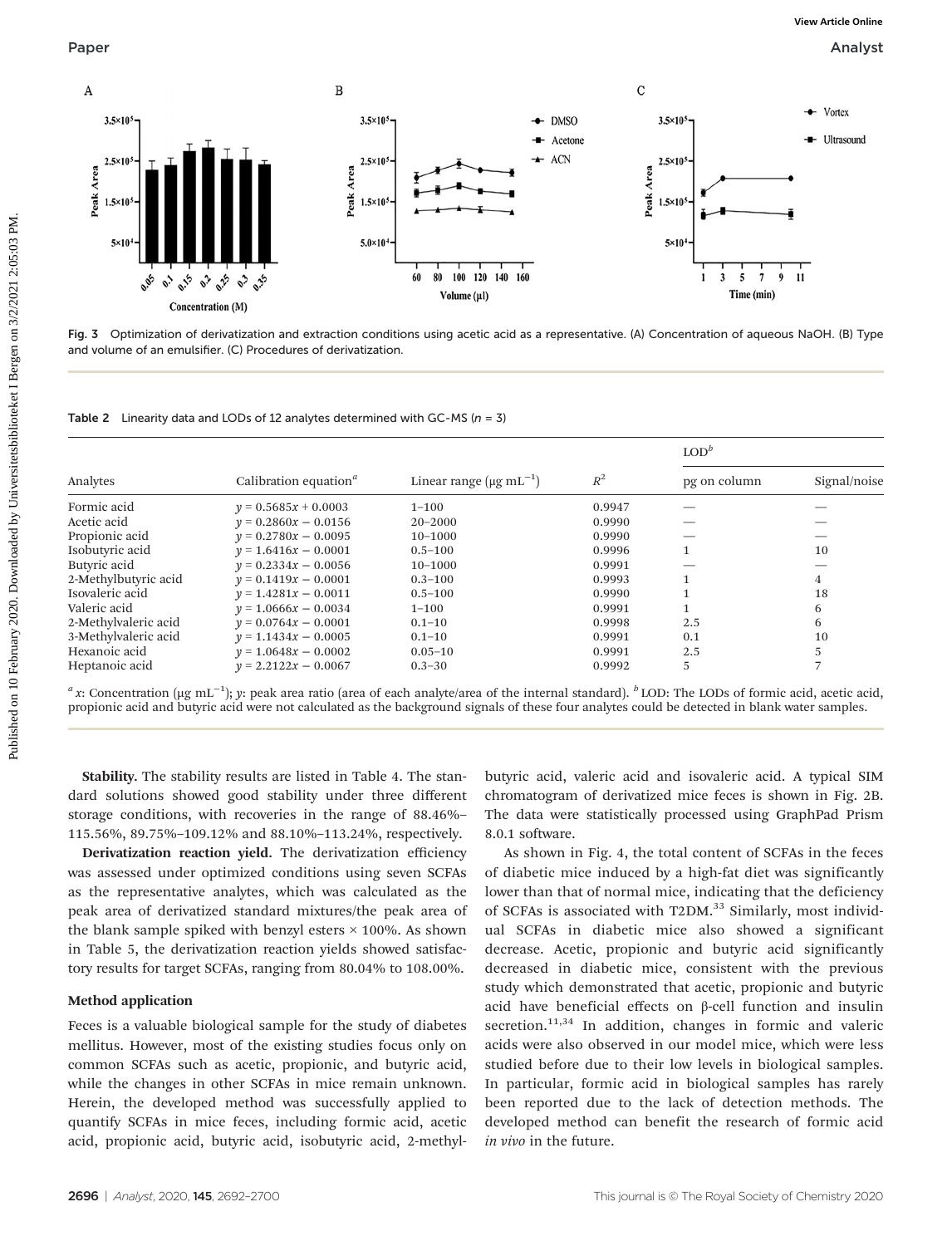#### Table 3 ME, accuracy and precision of 12 analytes determined by GC-MS ( $n = 5$ )

| Analyst              |                                                    |                                                                                   |                          |                               |                               | Paper                              |
|----------------------|----------------------------------------------------|-----------------------------------------------------------------------------------|--------------------------|-------------------------------|-------------------------------|------------------------------------|
|                      |                                                    | Table 3 ME, accuracy and precision of 12 analytes determined by GC-MS ( $n = 5$ ) |                          |                               |                               |                                    |
| Analytes             | Spiked concentrations<br>$(\mu g \text{ mL}^{-1})$ | Measured concentrations<br>$(\mu g \, mL^{-1})$                                   | Recovery<br>(%)          | Intra-day<br>precision (RSD%) | Inter-day<br>precision (RSD%) | ME(%)                              |
| Formic acid          | 0.00                                               | 5.69                                                                              |                          | 6.39                          | 6.13                          |                                    |
|                      | 1.00                                               | 6.59                                                                              | 90.82                    | 6.54                          | 7.12                          |                                    |
|                      | 2.00                                               | 7.67                                                                              | 99.21                    | 10.54                         | 8.16                          | 102.32                             |
|                      | 35.00                                              | 41.36                                                                             | 101.91                   | 5.45                          | 12.67                         |                                    |
|                      | 80.00                                              | 90.46                                                                             | 105.97                   | 8.15                          | 11.91                         | 104.15                             |
| Acetic acid          | 0.00                                               | 172.41                                                                            |                          | 4.37                          | 6.61                          |                                    |
|                      | 20.00                                              | 188.59                                                                            | 80.88                    | 6.50                          | 5.99                          |                                    |
|                      | 40.00                                              | 209.97                                                                            | 93.89                    | 8.18                          | 6.01                          | 97.91                              |
|                      | 700.00                                             | 909.11                                                                            | 105.24                   | 3.61                          | 6.78                          |                                    |
|                      | 1600.00                                            | 1834.77                                                                           | 103.90                   | 5.96                          | 7.13                          | 104.86                             |
| Propionic acid       | 0.00                                               | 14.97                                                                             |                          | 2.12                          | 5.08                          |                                    |
|                      | 10.00                                              | 23.07                                                                             | 80.92                    | 5.06                          | 4.89                          |                                    |
|                      | 20.00                                              | 32.25                                                                             | 86.40                    | 3.14                          | 4.51                          | 102.24                             |
|                      | 350.00                                             | 368.69                                                                            | 101.06                   | 2.43                          | 4.93                          |                                    |
|                      | 800.00                                             | 842.91                                                                            | 103.49                   | 3.22                          | 4.82                          | 104.22                             |
| Isobutyric acid      | 0.00                                               | 0.72                                                                              | $\qquad \qquad$          | 2.96                          | 6.77                          |                                    |
|                      | 1.00                                               | 1.57                                                                              | 84.23                    | 4.97                          | 4.86                          |                                    |
|                      | 2.00                                               | 2.57                                                                              | 92.11                    | 7.44                          | 4.46                          | 93.14                              |
|                      | 35.00                                              | 36.28                                                                             | 101.60                   | 2.86                          | 2.98                          |                                    |
|                      | 80.00                                              | 81.24                                                                             | 100.65                   | 1.85                          | 2.60                          | 104.96                             |
| Butyric acid         | 0.00                                               | 11.03                                                                             |                          | 3.08                          | 7.21                          |                                    |
|                      | 10.00                                              | 19.37                                                                             | 83.38                    | 6.09                          | 5.50                          |                                    |
|                      | 20.00                                              | 28.58                                                                             | 87.75                    | 5.36                          | 4.06                          | 97.72                              |
|                      | 350.00                                             | 371.13                                                                            | 102.89                   | 2.40                          | 4.45                          |                                    |
|                      | 800.00                                             | 850.77                                                                            | 104.97                   | 3.04                          | 3.77                          | 104.82                             |
| 2-Methylbutyric acid | 0.00                                               | 0.39                                                                              |                          | 3.17                          | 7.29                          |                                    |
|                      | 1.00                                               | 1.23                                                                              | 83.35                    | 1.66                          | 4.88                          |                                    |
|                      | 2.00                                               | 2.16                                                                              | 88.59                    | 4.41                          | 4.75                          | 95.14                              |
|                      | 35.00                                              | 36.17                                                                             | 102.23                   | 0.56                          | 2.10                          |                                    |
|                      | 80.00                                              | 84.64                                                                             | 105.31                   | 2.41                          | 3.00                          | 103.79                             |
| Isovaleric acid      | 0.00                                               | 0.60                                                                              |                          | 4.22                          | 7.13                          |                                    |
|                      | 1.00                                               | 1.43                                                                              | 83.10                    | 3.86                          | 3.52                          |                                    |
|                      | 2.00                                               | 2.33                                                                              | 86.37                    | 3.44                          | 2.82                          | 99.46                              |
|                      | 35.00                                              | 36.44                                                                             | 102.38                   | 1.10                          | 2.41                          | $\overline{\phantom{0}}$           |
|                      | 80.00                                              | 86.75                                                                             | 107.69                   | 1.47                          | 1.81                          | 104.09                             |
| Valeric acid         | 0.00                                               | 1.18                                                                              |                          | 3.79                          | 7.65                          |                                    |
|                      | 1.00                                               | 2.03                                                                              | 85.56                    | 6.59                          | 8.80                          |                                    |
|                      | 2.00                                               | 2.95                                                                              | 88.76                    | 4.05                          | 4.70                          | 95.16                              |
|                      | 35.00                                              | 37.08                                                                             | 102.59                   | 2.95                          | 5.60                          |                                    |
|                      | 80.00                                              | 84.25                                                                             | 103.84                   | 3.21                          | 4.41                          | 101.84                             |
| 2-Methylvaleric acid | 0.00                                               | $0.00\,$                                                                          |                          |                               |                               |                                    |
|                      | $0.10\,$                                           | 0.09                                                                              | 91.32                    | 4.14                          | 8.63                          | $\qquad \qquad -$                  |
|                      | 0.20                                               | $0.18\,$                                                                          | 89.56                    | 2.78                          | 4.92                          | 101.13                             |
|                      | 3.50                                               | 3.41                                                                              | 97.41                    | 2.36                          | 3.18                          |                                    |
|                      | 8.00                                               | 8.08                                                                              | 101.02                   | 4.63                          | 4.04                          | 98.35                              |
| 3-Methylvaleric acid | $0.00\,$                                           | 0.00                                                                              | $\overline{\phantom{0}}$ | $\overline{\phantom{0}}$      | $\overline{\phantom{0}}$      | $\overline{\phantom{0}}$           |
|                      | 0.10                                               | $0.10\,$                                                                          | 104.28                   | 7.50                          | 6.63                          | $\overline{\phantom{0}}$           |
|                      | 0.20                                               | 0.22                                                                              | 107.95                   | 6.68                          | 5.20                          | 95.98                              |
|                      | 3.50                                               | 3.62                                                                              | 103.44                   | 1.26                          | 2.88                          | $\overline{\phantom{0}}$           |
|                      | 8.00                                               | 8.45                                                                              | 105.58                   | $\rm 0.82$                    | 2.74                          | 101.21                             |
| Hexanoic acid        | $0.00\,$                                           | 0.06                                                                              | $\overline{\phantom{0}}$ | 12.85                         | 13.07                         |                                    |
|                      | 0.10                                               | 0.15                                                                              | 89.52                    | 6.02                          | 6.69                          | —<br>$\overline{\phantom{0}}$      |
|                      | 0.20                                               | 0.23                                                                              | 82.52                    |                               | 6.56                          | 98.74                              |
|                      |                                                    |                                                                                   |                          | 4.92                          |                               |                                    |
|                      | 3.50                                               | 3.42                                                                              | 95.88                    | 7.72                          | 5.89                          | $\qquad \qquad -$                  |
|                      | 8.00                                               | 8.05                                                                              | 99.81                    | 2.73                          | 4.77                          | 101.60                             |
| Heptanoic acid       | 0.00                                               | 0.00                                                                              | $\qquad \qquad -$        | $\overline{\phantom{0}}$      | $\overline{\phantom{0}}$      | $\overline{\phantom{0}}$           |
|                      | 0.30                                               | 0.36<br>0.63                                                                      | 119.03                   | 2.55                          | 5.18                          | $\overline{\phantom{0}}$           |
|                      |                                                    |                                                                                   | 104.25                   | 4.97                          | 4.21                          | 102.12                             |
|                      | 0.60                                               |                                                                                   |                          |                               |                               |                                    |
|                      | 10.50<br>24.00                                     | 10.50<br>24.77                                                                    | 100.01<br>103.20         | 2.33<br>2.18                  | 5.05<br>3.35                  | $\overline{\phantom{0}}$<br>102.86 |

As an epidermal growth factor receptor inhibitor, gefitinib can significantly improve insulin sensitivity in type 2 diabetic rats.35,36 The results of our study reveal that gefitinib significantly increases SCFA levels in the feces of mice, especially acetic acid and butyric acid. SCFAs have beneficial effects on β-cell function and insulin secretion and they can prevent insulin resistance. $11,34$  Therefore, the effect of gefitinib on SCFA levels may contribute to the improvement of insulin sensitivity, suggesting that SCFAs may serve as biomarkers for screening diabetes mellitus drugs.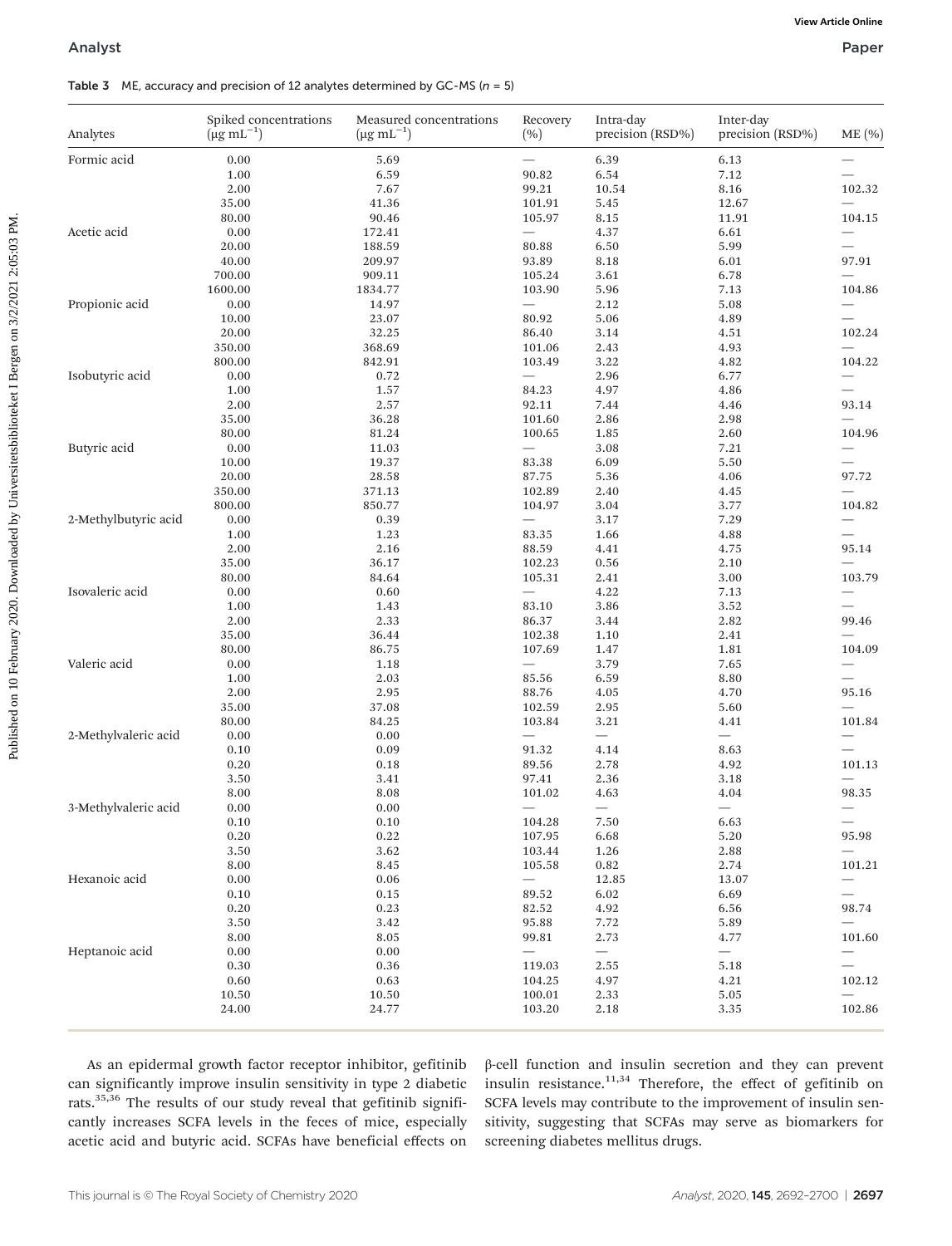#### Table 4 Stability of 12 analytes determined by GC-MS ( $n = 5$ )

|                                                                                                                                                                                                                                                                                                  |                 | Freeze and thaw (3 cycles)<br>$4^{\circ}C(24 h)$ |                    |                                                                                                                                                                                                                                                                | $-80$ °C (a week) |          |
|--------------------------------------------------------------------------------------------------------------------------------------------------------------------------------------------------------------------------------------------------------------------------------------------------|-----------------|--------------------------------------------------|--------------------|----------------------------------------------------------------------------------------------------------------------------------------------------------------------------------------------------------------------------------------------------------------|-------------------|----------|
| Analytes                                                                                                                                                                                                                                                                                         | Low-con         | High-con                                         | Low-con            | High-con                                                                                                                                                                                                                                                       | Low-con           | High-con |
| Formic acid                                                                                                                                                                                                                                                                                      | 95.80           | 100.33                                           | 98.23              | 103.77                                                                                                                                                                                                                                                         | 96.45             | 104.14   |
| Acetic acid                                                                                                                                                                                                                                                                                      | 90.99           | 106.33                                           | 91.65              | 106.73                                                                                                                                                                                                                                                         | 88.10             | 107.54   |
| Propionic acid                                                                                                                                                                                                                                                                                   | 90.58           | 107.06                                           | 91.90              | 104.54                                                                                                                                                                                                                                                         | 90.83             | 108.58   |
| Isobutyric acid                                                                                                                                                                                                                                                                                  | 102.28          | 108.83                                           | 103.92             | 108.51                                                                                                                                                                                                                                                         | 98.31             | 108.95   |
| Butyric acid                                                                                                                                                                                                                                                                                     | 88.46           | 107.00                                           | 90.67              | 104.67                                                                                                                                                                                                                                                         | 89.90             | 109.30   |
| 2-Methylbutyric acid                                                                                                                                                                                                                                                                             | 90.14           | 101.82                                           | 89.75              | 106.05                                                                                                                                                                                                                                                         | 92.51             | 110.76   |
| Isovaleric acid                                                                                                                                                                                                                                                                                  | 89.74           | 106.05                                           | 92.19              | 105.75                                                                                                                                                                                                                                                         | 91.27             | 107.91   |
| Valeric acid                                                                                                                                                                                                                                                                                     | 88.71           | 102.32                                           | 93.99              | 103.51                                                                                                                                                                                                                                                         | 96.40             | 107.41   |
| 2-Methylvaleric acid                                                                                                                                                                                                                                                                             | 92.50           | 100.39                                           | 90.51              | 101.72                                                                                                                                                                                                                                                         | 89.59             | 107.99   |
| 3-Methylvaleric acid                                                                                                                                                                                                                                                                             | 115.56          | 108.14                                           | 99.79              | 108.76                                                                                                                                                                                                                                                         | 99.23             | 108.17   |
| Hexanoic acid                                                                                                                                                                                                                                                                                    | 91.71           | 103.32                                           | 94.69              | 109.12                                                                                                                                                                                                                                                         | 90.49             | 106.23   |
| Heptanoic acid                                                                                                                                                                                                                                                                                   | 93.61           | 102.93                                           | 97.48              | 108.15                                                                                                                                                                                                                                                         | 91.46             | 113.24   |
| Table 5 Derivatization yields of 7 analytes determined by GC-MS ( $n =$<br>5)                                                                                                                                                                                                                    |                 |                                                  | <b>Conclusions</b> |                                                                                                                                                                                                                                                                |                   |          |
|                                                                                                                                                                                                                                                                                                  |                 |                                                  |                    |                                                                                                                                                                                                                                                                |                   |          |
|                                                                                                                                                                                                                                                                                                  | Low-con $(\% )$ | High-con $(\% )$                                 |                    | In this study, a rapid and sensitive method for the quantifi-                                                                                                                                                                                                  |                   |          |
|                                                                                                                                                                                                                                                                                                  | 92.73           | 104.15                                           |                    | cation of SCFAs in biological samples was developed, which                                                                                                                                                                                                     |                   |          |
|                                                                                                                                                                                                                                                                                                  | 93.03           | 108.00                                           |                    | used BCF derivatization and GC-MS analysis. The analytical                                                                                                                                                                                                     |                   |          |
|                                                                                                                                                                                                                                                                                                  | 87.98           | 80.04                                            |                    |                                                                                                                                                                                                                                                                |                   |          |
|                                                                                                                                                                                                                                                                                                  | 96.63           | 89.44                                            |                    | protocol that we described overcomes the shortcomings of pre-                                                                                                                                                                                                  |                   |          |
|                                                                                                                                                                                                                                                                                                  | 80.65           | 90.48                                            |                    | vious methods, and the validation shows satisfactory results                                                                                                                                                                                                   |                   |          |
|                                                                                                                                                                                                                                                                                                  | 92.48           | 81.34                                            |                    |                                                                                                                                                                                                                                                                |                   |          |
|                                                                                                                                                                                                                                                                                                  | 94.95           | 97.32                                            |                    | for linearity, LOD, recovery, repeatability and stability. This                                                                                                                                                                                                |                   |          |
| Analytes<br>Formic acid<br>Acetic acid<br>Propionic acid<br>Butyric acid<br>Hexanoic acid<br>Isobutyric acid<br>Isovaleric acid<br>Low-con: Derivatization yields of standard solutions at low<br>concentration. High-con: Derivatization yields of standard solutions at<br>high concentration. |                 |                                                  |                    | method was successfully applied to analyze fecal samples. The<br>established method is an efficient tool and will benefit the<br>disease research involving SCFAs. In addition, this method<br>can also be applied for the analysis of amino acids, which will |                   |          |
|                                                                                                                                                                                                                                                                                                  |                 |                                                  | be studied soon.   |                                                                                                                                                                                                                                                                |                   |          |

Table 5 Derivatization yields of 7 analytes determined by GC-MS ( $n =$ 

| Analytes        | Low-con $(\% )$ | High-con $(\%)$ |  |
|-----------------|-----------------|-----------------|--|
| Formic acid     | 92.73           | 104.15          |  |
| Acetic acid     | 93.03           | 108.00          |  |
| Propionic acid  | 87.98           | 80.04           |  |
| Butyric acid    | 96.63           | 89.44           |  |
| Hexanoic acid   | 80.65           | 90.48           |  |
| Isobutyric acid | 92.48           | 81.34           |  |
| Isovaleric acid | 94.95           | 97.32           |  |
|                 |                 |                 |  |



Fig. 4 Column graphs of SCFAs detected in mice fecal samples. An unpaired two-tailed t-test was applied for statistical processing;  $*p <$ 0.05,  $* p < 0.01$ ,  $* * p < 0.001$ ,  $* * * p < 0.0001$ .

## Conclusions

## Conflicts of interest

## Acknowledgements

This study was funded by the National Natural Science Foundation of China (No. 81673658 and No. 81872864).

## Notes and references

- 1 M. Primec, D. Micetic-Turk and T. Langerholc, Analysis of short-chain fatty acids in human feces: A scoping review, Anal. Biochem., 2017, 526, 9–21.
- 2 D. Parada Venegas, M. K. De la Fuente, G. Landskron, M. J. Gonzalez, R. Quera, G. Dijkstra, et al., Short Chain Fatty Acids (SCFAs)-Mediated Gut Epithelial and Immune Regulation and Its Relevance for Inflammatory Bowel Diseases, Front. Immunol., 2019, 10, 277.
- 3 A. M. Valdes, J. Walter, E. Segal and T. D. Spector, Role of the gut microbiota in nutrition and health, Br. Med. J., 2018, 361, k2179.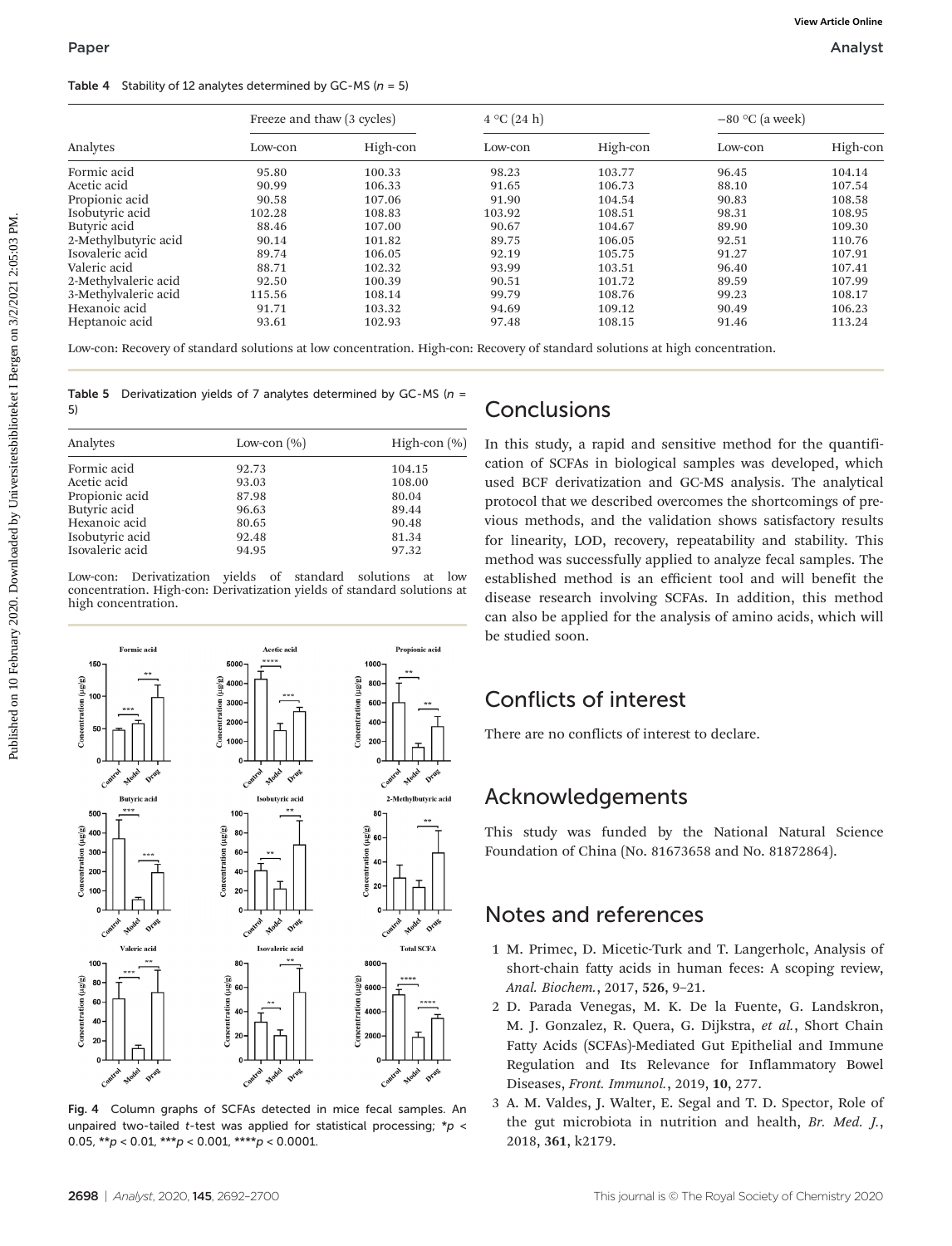- 4 J. Tan, C. McKenzie, M. Potamitis, A. N. Thorburn, C. R. Mackay and L. Macia, The role of short-chain fatty acids in health and disease, Adv. Immunol., 2014, 121, 91–119.
- 5 M. Luu, S. Pautz, V. Kohl, R. Singh, R. Romero, S. Lucas, et al., The short-chain fatty acid pentanoate suppresses autoimmunity by modulating the metabolic-epigenetic crosstalk in lymphocytes, Nat. Commun., 2019, 10(1), 760.
- 6 F. Stumpff, A look at the smelly side of physiology: transport of short chain fatty acids, Pflugers Arch., 2018, 470(4), 571–598.
- 7 A. Koh, F. De Vadder, P. Kovatcheva-Datchary and F. Backhed, From Dietary Fiber to Host Physiology: Short-Chain Fatty Acids as Key Bacterial Metabolites, Cell, 2016, 165(6), 1332–1345.
- 8 S. Liu, E. Li, Z. Sun, D. Fu, G. Duan, M. Jiang, et al., Altered gut microbiota and short chain fatty acids in Chinese children with autism spectrum disorder, Sci. Rep., 2019, 9(1), 287.
- 9 C. M. van der Beek, C. H. C. Dejong, F. J. Troost, A. A. M. Masclee and K. Lenaerts, Role of short-chain fatty acids in colonic inflammation, carcinogenesis, and mucosal protection and healing, Nutr. Rev., 2017, 75(4), 286–305.
- 10 N. Singh, A. Gurav, S. Sivaprakasam, E. Brady, R. Padia, H. Shi, et al., Activation of Gpr109a, receptor for niacin and the commensal metabolite butyrate, suppresses colonic inflammation and carcinogenesis, Immunity, 2014, 40(1), 128–139.
- 11 L. Zhao and F. Zhang, Gut bacteria selectively promoted by dietary fibers alleviate type 2 diabetes, Science, 2018, 359(6380), 1151–1156.
- 12 Y. Furusawa, Y. Obata, S. Fukuda, T. A. Endo, G. Nakato, D. Takahashi, et al., Commensal microbe-derived butyrate induces the differentiation of colonic regulatory T cells, Nature, 2013, 504(7480), 446–450.
- 13 J. de la Cuesta-Zuluaga, N. T. Mueller, J. A. Carmona, J. M. Abad, J. S. Escobar, R. Alvarez-Quintero, et al., Higher Fecal Short-Chain Fatty Acid Levels Are Associated with Gut Microbiome Dysbiosis, Obesity, Hypertension and Cardiometabolic Disease Risk Factors, Nutrients, 2018, 11(1), 51.
- 14 A. Trompette, E. S. Gollwitzer, K. Yadava, A. K. Sichelstiel, N. Sprenger, C. Ngom-Bru, et al., Gut microbiota metabolism of dietary fiber influences allergic airway disease and hematopoiesis, Nat. Med., 2014, 20(2), 159–166.
- 15 R. Fernandez, R. M. Dinsdale, A. J. Guwy and G. C. Premier, Critical analysis of methods for the measurement of volatile fatty acids, Crit. Rev. Environ. Sci. Technol., 2016, 46(3), 209–234.
- 16 A. Garcia, B. Olmo, A. Lopez-Gonzalvez, L. Cornejo, F. J. Ruperez and C. Barbas, Capillary electrophoresis for short chain organic acids in faeces Reference values in a Mediterranean elderly population, J. Pharm. Biomed. Anal., 2008, 46(2), 356–361.
- 17 J. C. Lindon, J. K. Nicholson, E. Holmes and J. R. Everett, Metabonomics: Metabolic Processes Studied by NMR

Spectroscopy of Biofluids, Concepts Magn. Reson., Part A, 2015, 12(5), 289–320.

- 18 D. Fiorini, M. C. Boarelli, R. Gabbianelli, R. Ballini and D. Pacetti, A quantitative headspace-solid-phase microextraction-gas chromatography-flame ionization detector method to analyze short chain free fatty acids in rat feces, Anal. Biochem., 2016, 508, 12–14.
- 19 S. De Baere, V. Eeckhaut, M. Steppe, C. De Maesschalck, P. De Backer, F. Van Immerseel, et al., Development of a HPLC-UV method for the quantitative determination of four short-chain fatty acids and lactic acid produced by intestinal bacteria during in vitro fermentation, J. Pharm. Biomed. Anal., 2013, 80, 107–115. **Analyst Web Article Continuous** (**Solution**) (**Solution**) (**Solution**) (**Solution**) (**Solution**) (**Solution**) (**Solution**) (**Solution**) (**Solution**) (**Solution**) (**Solution**) (**Solution**) (**Solution**) (**Solution**) (**Solu** 
	- 20 J. H. Ou, F. Carbonero, E. G. Zoetendal, J. P. DeLany, M. Wang, K. Newton, et al., Diet, microbiota, and microbial metabolites in colon cancer risk in rural Africans and African Americans, Am. J. Clin. Nutr., 2013, 98(1), 111–120.
	- 21 T. Zhou, J. Leng, Y. Peng, L. Zhang and Y. Guo, Mass spectrometric analysis of free fatty acids in infant milk powders by frozen pretreatment coupled with isotope-labeling derivatization, J. Sep. Sci., 2016, 39(5), 873–879.
	- 22 J. C. Y. Chan, D. Y. Q. Kioh, G. C. Yap, B. W. Lee and E. C. Y. Chan, A novel LCMSMS method for quantitative measurement of short-chain fatty acids in human stool derivatized with C-12- and C-13-labelled aniline, J. Pharm. Biomed. Anal., 2017, 138, 43–53.
	- 23 N. H. Park, M. S. Kim, W. Lee, M. E. Lee and J. Hong, An in situ extraction and derivatization method for rapid analysis of short-chain fatty acids in rat fecal samples by gas chromatography tandem mass spectrometry, Anal. Methods, 2017, 9(15), 2351–2356.
	- 24 K. Bielawska, I. Dziakowska and W. Roszkowska-Jakimiec, Chromatographic determination of fatty acids in biological material, Toxicol. Mech. Methods, 2010, 20(9), 526–537.
	- 25 L. He, M. A. I. Prodhan, F. Yuan, X. Yin, P. K. Lorkiewicz, X. Wei, et al., Simultaneous quantification of straight-chain and branched-chain short chain fatty acids by gas chromatography mass spectrometry, J. Chromatogr. B: Anal. Technol. Biomed. Life Sci., 2018, 1092, 359–367.
	- 26 X. Zheng, Y. Qiu, W. Zhong, S. Baxter, M. Su, Q. Li, et al., A targeted metabolomic protocol for short-chain fatty acids and branched-chain amino acids, Metabolomics, 2013, 9(4), 818–827.
	- 27 T. Furuhashi, K. Sugitate, T. Nakai, Y. Jikumaru and G. Ishihara, Rapid profiling method for mammalian feces short chain fatty acids by GC-MS, Anal. Biochem., 2018, 543, 51–54.
	- 28 C. Zhang, J. Deng, D. Liu, X. Tuo, L. Xiao, B. Lai, et al., Nuciferine ameliorates hepatic steatosis in high-fat diet/ streptozocin-induced diabetic mice through a PPARα/ PPARγ coactivator-1α pathway, Br. J. Pharmacol., 2018, 175(22), 4218–4228.
	- 29 S. Tumanov, V. Bulusu, E. Gottlieb and J. J. Kamphorst, A rapid method for quantifying free and bound acetate based on alkylation and GC-MS analysis, Cancer Metab., 2016, 4(1), 17.